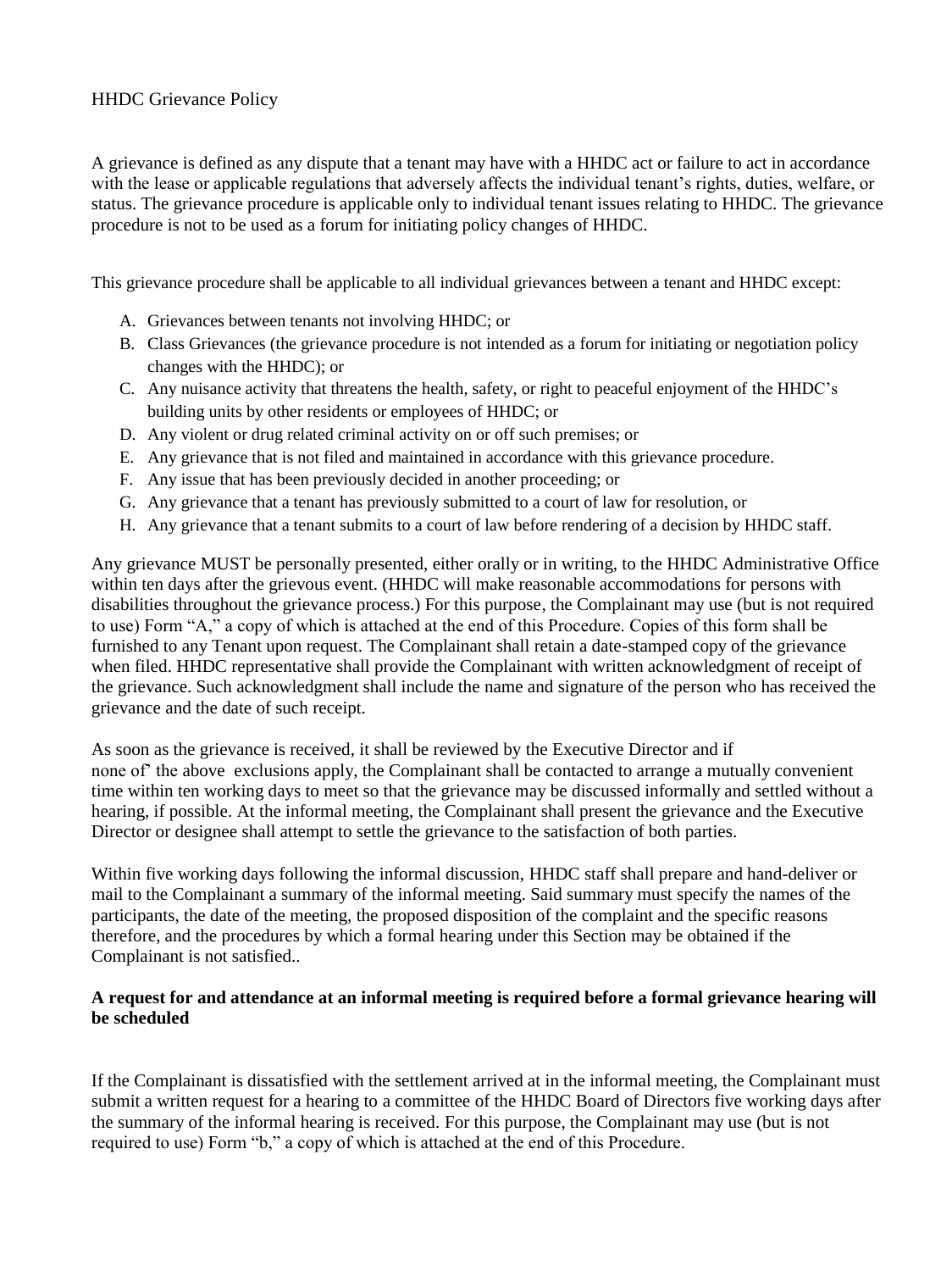The written request shall a formal hearing will specify:

1. The reasons for the grievance;

2. The action or relief sought from the HHDC Board of Directors; and

3. Several dates and times in the following month when the Complainant can attend a grievance hearing.

If the Complainant requests a hearing in a timely manner, HHDC staff shall then schedule a hearing on the grievance at the earliest time possible for the Complainant and HHDC Board members.

If the Complainant fails to request a hearing within five working days after receiving the summary of the informal meeting, HHDC's decision that was rendered at the informal meeting becomes final and HHDC is not obligated to offer the Complainant a formal hearing.

When a Complainant submits a timely request for a grievance hearing, HHDC staff will immediately contact the HHDC Board Chair to schedule the hearing as soon as possible on one of the dates and times indicated by the Complainant. When the members can agree on a date and time for the hearing, the Complainant will be so notified.

### **Complainants must be afforded a fair hearing.**

At the Formal meeting, the Complainant shall present the grievance and the Board committee will take information from both sides regarding the grievance. At the conclusion of the meeting the board committee can either render a decision there or shall prepare a written decision containing the reasons for the decision within three working days.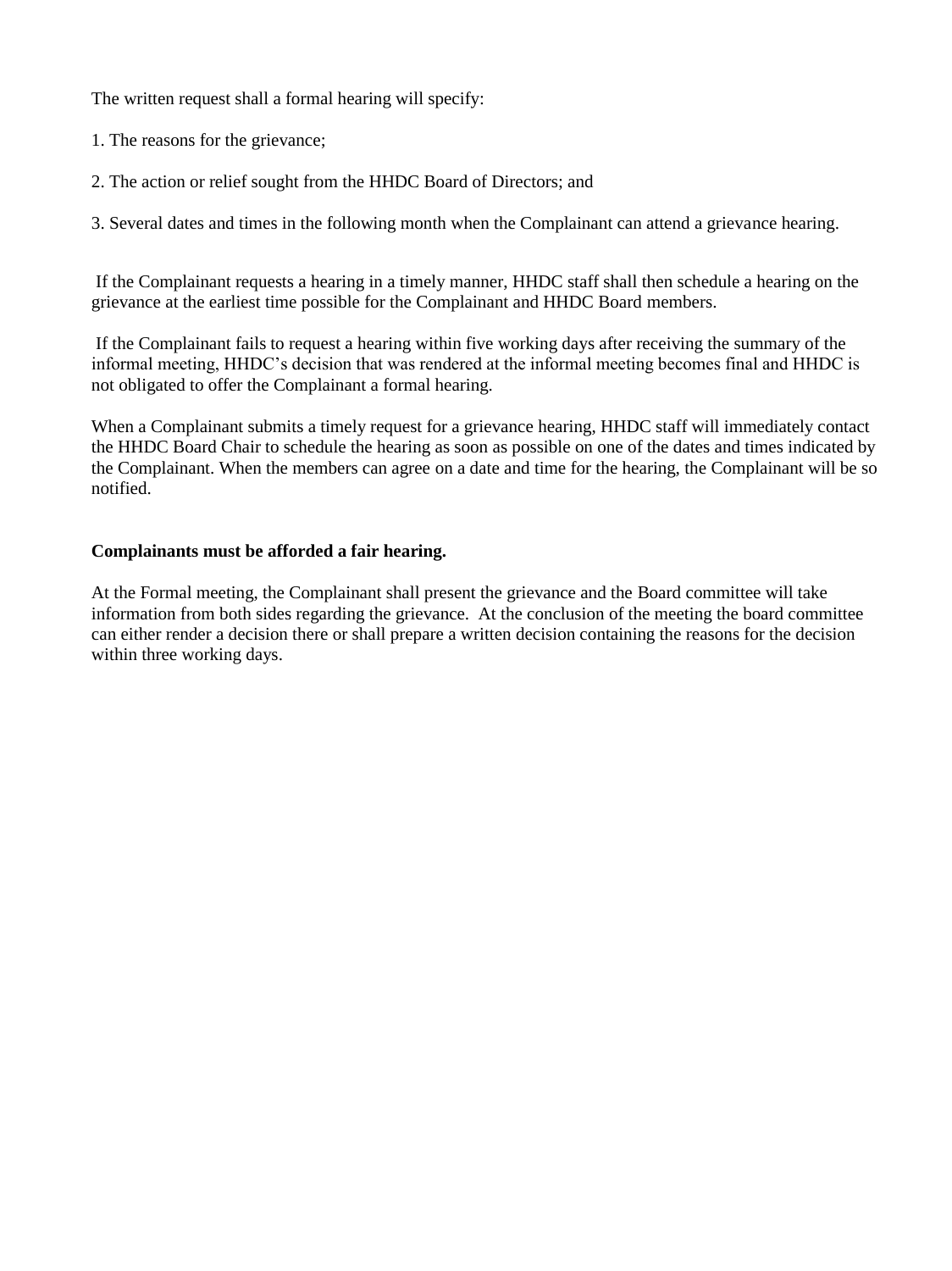## **REQUEST FOR INFORMAL HEARING**

I, the undersigned, hereby request A FORMAL meeting WITH A COMMITTEE OF THE HHDC BOARD OF DIRECTORS to discuss the following complaint:

1. CAUSE OF COMPLAINT: (Specify grounds upon which grievance is based.)

### 2. ACTION REOUESTED:

I am available for this meeting on the following dates and times: Date: Time: am/pm Date: Time: am/pm; Date: Time: am/pm Date: Time: am/pm; COMPLAINANT: ADDRESS: ADDRESS: TELEPHONE NUMBER: COMPLAINANT'S REPRESENTATIVE, if any: Distribution: Original